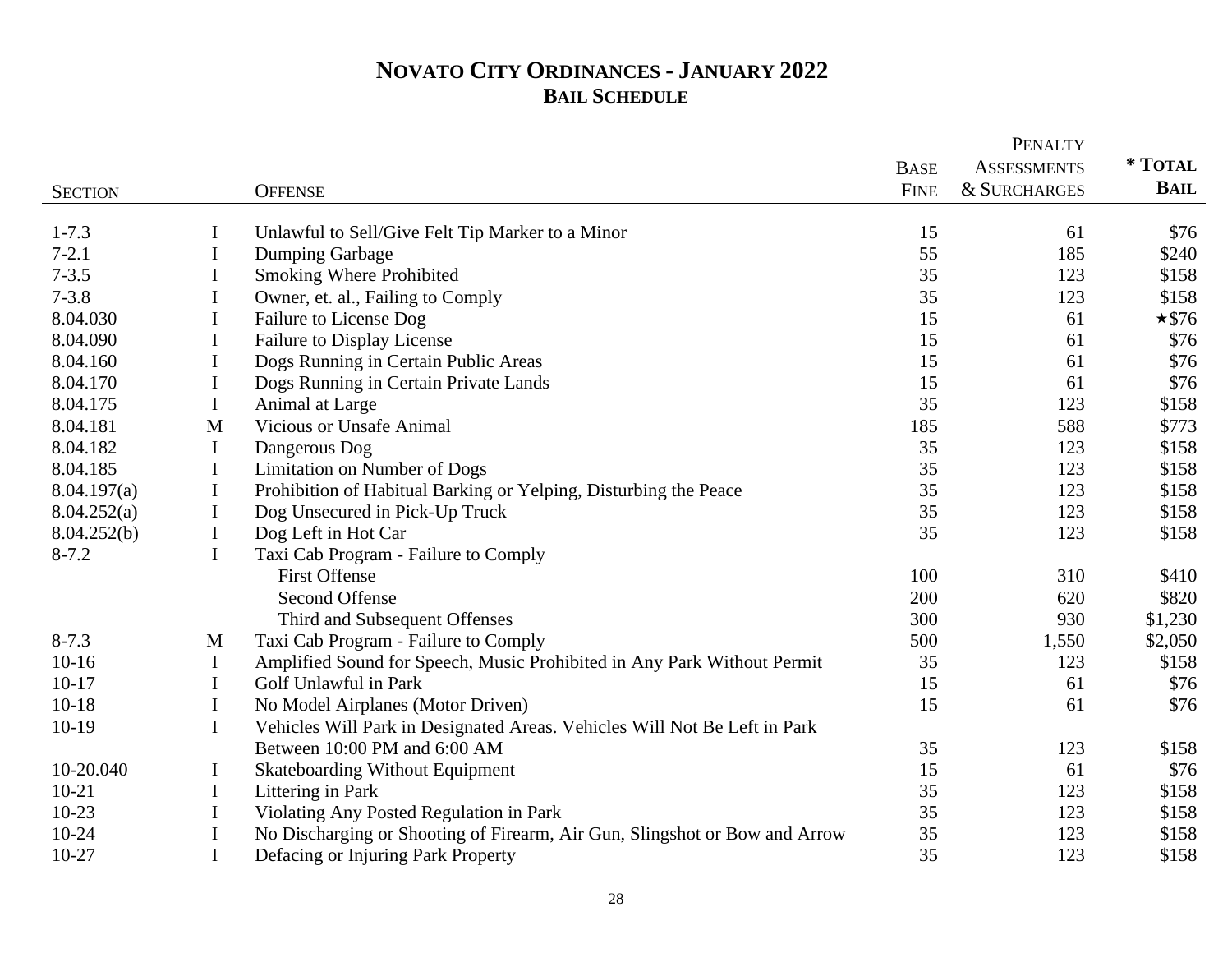## **NOVATO CITY ORDINANCES - JANUARY 2022 BAIL SCHEDULE**

|                |              |                                                                                                                                                  | PENALTY     |                         |         |  |
|----------------|--------------|--------------------------------------------------------------------------------------------------------------------------------------------------|-------------|-------------------------|---------|--|
|                |              |                                                                                                                                                  | <b>BASE</b> | <b>ASSESSMENTS</b>      | * TOTAL |  |
| <b>SECTION</b> |              | <b>OFFENSE</b>                                                                                                                                   | <b>FINE</b> | <b>&amp; SURCHARGES</b> | BAIL    |  |
| 10-28          | I            | No Fires Outside Stove or Fire Circle                                                                                                            | 35          | 123                     | \$158   |  |
| 10-29          |              |                                                                                                                                                  |             |                         |         |  |
| $10-30$        | I            | No Solicitation or Sales in Park                                                                                                                 | 35<br>35    | 123                     | \$158   |  |
|                | I            | Trespassing in Park After Hours                                                                                                                  |             | 123                     | \$158   |  |
| $10-32$        | $\mathbf I$  | Operating Auto, Motorcycle, Bicycle, Motor Scooter, etc. on Areas Other Than                                                                     | 35          | 123                     | \$158   |  |
|                |              | Roads or Paths Designated For That Purpose. Driving Recklessly or in Excess<br>of 10 MPH in Park. All Vehicles Must Be Parked in Area and Manner |             |                         |         |  |
|                |              | Designated.                                                                                                                                      |             |                         |         |  |
| $10-33$        | I            | Dogs on Leash                                                                                                                                    | 15          | 61                      | \$76    |  |
| 10-39          | $\bf{I}$     | Camping in City Park                                                                                                                             | 35          | 127                     | \$162   |  |
| $14 - 1.1$     | $\mathbf I$  | <b>Public Dance Without Permit</b>                                                                                                               | 35          | 127                     | \$162   |  |
| $14 - 3.1$     | $\mathbf M$  | Unlawful to Store, Manufacture, Sell, Discharge Fireworks                                                                                        | 185         | 588                     | \$773   |  |
| $14 - 4.1$     | I/M          | Discharging Firearm Within City                                                                                                                  | 50          | 159                     | \$209   |  |
| $14 - 6.3$     | $\bf{I}$     | Littering in Public Places                                                                                                                       | 35          | 127                     | \$162   |  |
| $14 - 6.9$     | $\bf{I}$     | Littering in City Parks, Streets or Public Places                                                                                                | 35          | 127                     | \$162   |  |
| 14-6.12        | $\bf{I}$     | Prohibits Placing of Commercial and Noncommercial Handbills on Vehicles                                                                          | 35          | 127                     | \$162   |  |
| 14-6.15        | $\mathbf I$  | Prohibits Distributing Handbills to Private Residences                                                                                           | 35          | 127                     | \$162   |  |
| 14-6.17        | $\bf{I}$     | Prohibits Posting Notices on Any Lamp Post, Public Utility Pole, Tree or Public                                                                  | 35          | 127                     | \$162   |  |
|                |              | Structure                                                                                                                                        |             |                         |         |  |
| 14-6.19        | Ι            | Owner to Maintain Premises Free of Litter                                                                                                        | 35          | 127                     | \$162   |  |
| $14 - 6.21$    | $\mathbf I$  | Defecation by Animals on Sidewalk, Paved Driveway, or Public or Private                                                                          | 35          | 127                     | \$162   |  |
|                |              | Parking Lot                                                                                                                                      |             |                         |         |  |
| 14-6.24        | $\mathbf{M}$ | Leaving Donations Outside of Thrift Store Operation Hours                                                                                        | 35          | 127                     | \$162   |  |
| $14 - 7.2a$    | $\bf{I}$     | Juvenile Curfew                                                                                                                                  | 35          | 127                     | \$162   |  |
| $14 - 8.2$     | M            | Solicitation Without a Permit                                                                                                                    | 185         | 588                     | \$773   |  |
| $14 - 10.1$    | $\mathbf M$  | Drinking in Public                                                                                                                               | 185         | 588                     | \$773   |  |
| 14.10.2        | $\mathbf{M}$ | Drinking in Park                                                                                                                                 | 185         | 588                     | \$773   |  |
| 14-13.1        | $\bf{I}$     | Noise – Public Nuisance Between 10:00 PM and 6:00 AM                                                                                             | 35          | 127                     | \$162   |  |
| 14-16.3        | $\mathbf{M}$ | Juvenile Gatherings With Alcohol                                                                                                                 | 185         | 588                     | \$773   |  |
| 14-17.3        | Ι.           | Prohibition of Pets at Public Festivals                                                                                                          | 35          | 127                     | \$162   |  |
| $17 - 8.2$     | $\bf{I}$     | <b>Commercial Solution Permit Required</b>                                                                                                       | 35          | 127                     | \$162   |  |